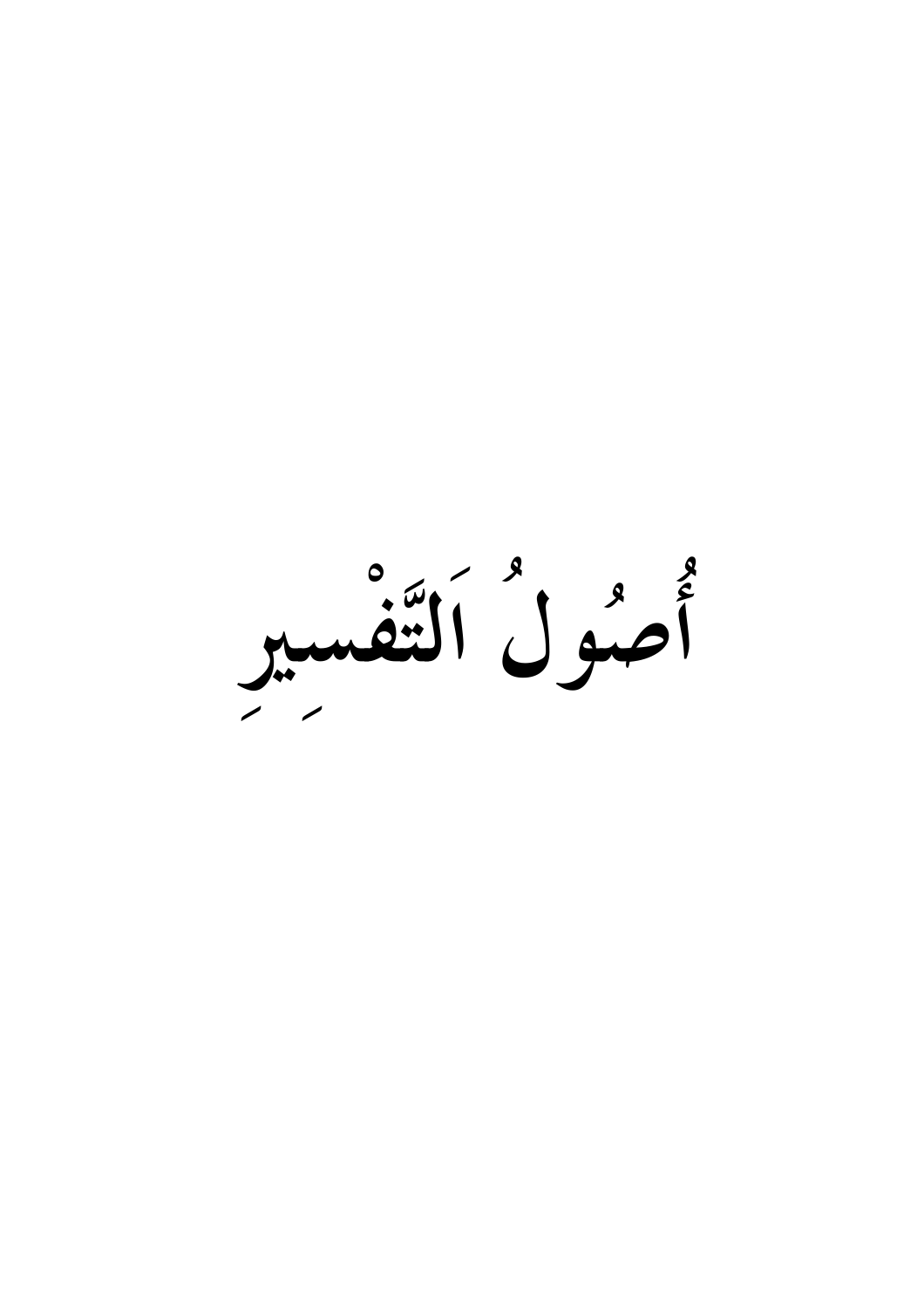



بسْم الله الرَّحْمَن الرَّحيم اَلْحَمْدُ للَّه اَلَّذي أَنْزَلَ اَلْكتَابَ تبْيَانًا لكُلِّ شَيْءٍ وَهُدًى لِلْمُتَّقِينَ. وَأَشْهَدُ أَنْ لَا إِلَهَ إِلَّا اَللَّهُ, اَلْمَلكُ اَلْحَقُّ اَلْمُبينُ.

 $|\mathcal{S}|\|\mathcal{K}$ 

وَأَشْهَدُ أَنَّ مُحَمَّدًا عَبْدُهُ وَرَسُولُهُ, اَلصَّادقُ اَلْأَمينُ صَلَّى اَللَّهُ عَلَيْه وَعَلَى آلِه وَأصْحَابِهِ وَالتَّابِعِينَ وَسَلَّمَ تَسْليمًا كَثيرًا.

أَمَّا بَعْدُ: فَهَذِهِ مُقَدِّمَةٌ فِي اَلتَّفْسِيرِ تُعِينُ عَلَى فَهْمِ اَلْقُرْآنِ اَلْعَظِيمِ اَلْحَدِيرِ بِأَنْ تُصْرَفَ لَهُ اَلْهِمَمُ, فَفِيهِ اَلْهُدَى وَالنُّورُ وَمَنْ أَخَذَ بِهِ هُدِيَ إِلَى صِرَاطٍ مُسْتَقِيمٍ. تَنْزِيلُ اَلْقُرْآن

أَجْمَعُوا: عَلَى أَنَّ اَلْقُرْآنَ كَلَامُ اَللَّه حَقيقَةً, مُنَزَّلٌ غَيْرُ مَخْلُوقِ سَمِعَهُ جِبْرِيلُ مِنْ اَللَّهِ وَسَمِعَهُ مُحَمَّدٌ منْ جبْريلَ وَسَمعَهُ اَلصَّحَابَةُ منْ مُحَمَّد ﷺ .

وَهُوَ اَلَّذي نَتْلُوهُ بأَلْسنَتنَا وَفيمَا بَيْنَ اَلدَّفَّتَيْنِ وَمَا في صُدُورنَا مَسْمُوعًا وَمَكْتُوبًا وَمَحْفُوظًا وَكُلُّ حَرْف منْهُ كَالْبَاء وَالتَّاء, كَلَامُ اَللَّه غَيْرُ مَخْلُوق، منْهُ بَدَأَ وَإِلَيْه يَعُودُ، وَهُوَ كَلَامُ اَللَّهِ, حُرُوفُهُ وَمَعَانِيهِ, لَيْسَ اَلْحُرُوف دُونَ اَلْمَعَاني, وَلَا اَلْمَعَاني دُونَ اَلْحُرُوف.

وَبَدَّعُوا مَنْ قَالَ: إِنَّهُ فَاضَ عَلَى نَفْسٍ النَّبِيِّ, مِنْ اَلْعَقْلِ اَلْفَعَّالِ, أَوْ غَيْرِهِ, كَالْفَلَاسِفَةِ وَالصَّابِئِيَّة; أَوْ أَنَّهُ مَخْلُوقٌ فِي جِسْمٍ مِنْ اَلْأَجْسَامِ, كَالْمُعْتَزِلَةِ, وَالْجَهْمِيَّةِ أَوْ فِي جِبْرِيلَ, أَوْ مُحَمَّدِ, أَوْ جِسْمِ آخَرَ غَيْرِهِمَا, كالكُلَّابِيَّة, وَالْأَشْعَرِيَّة.

أَوْ أَنَّهُ حُرُوفٌ وَأَصْوَاتٌ, قَديمَةٌ أَزَليَّةٌ, كَالْكَلَامِيَّةِ أَوْ أَنَّهُ حَادِثٌ قَائِمٌ بِذَاتِ اَللَّهِ مُمْتَنِعٌ فِي اَلْأَزَلِ, كَالْهَاشميَّة وَالْكَرَّاميَّة.

وَمَنْ قَالَ: لَفْظِي بِالْقُرْآنِ مَخْلُوقٌ فَجَهْمِيٌّ; أَوْ غَيْرُ مَخْلُوق فَمُبْتَد عٌ.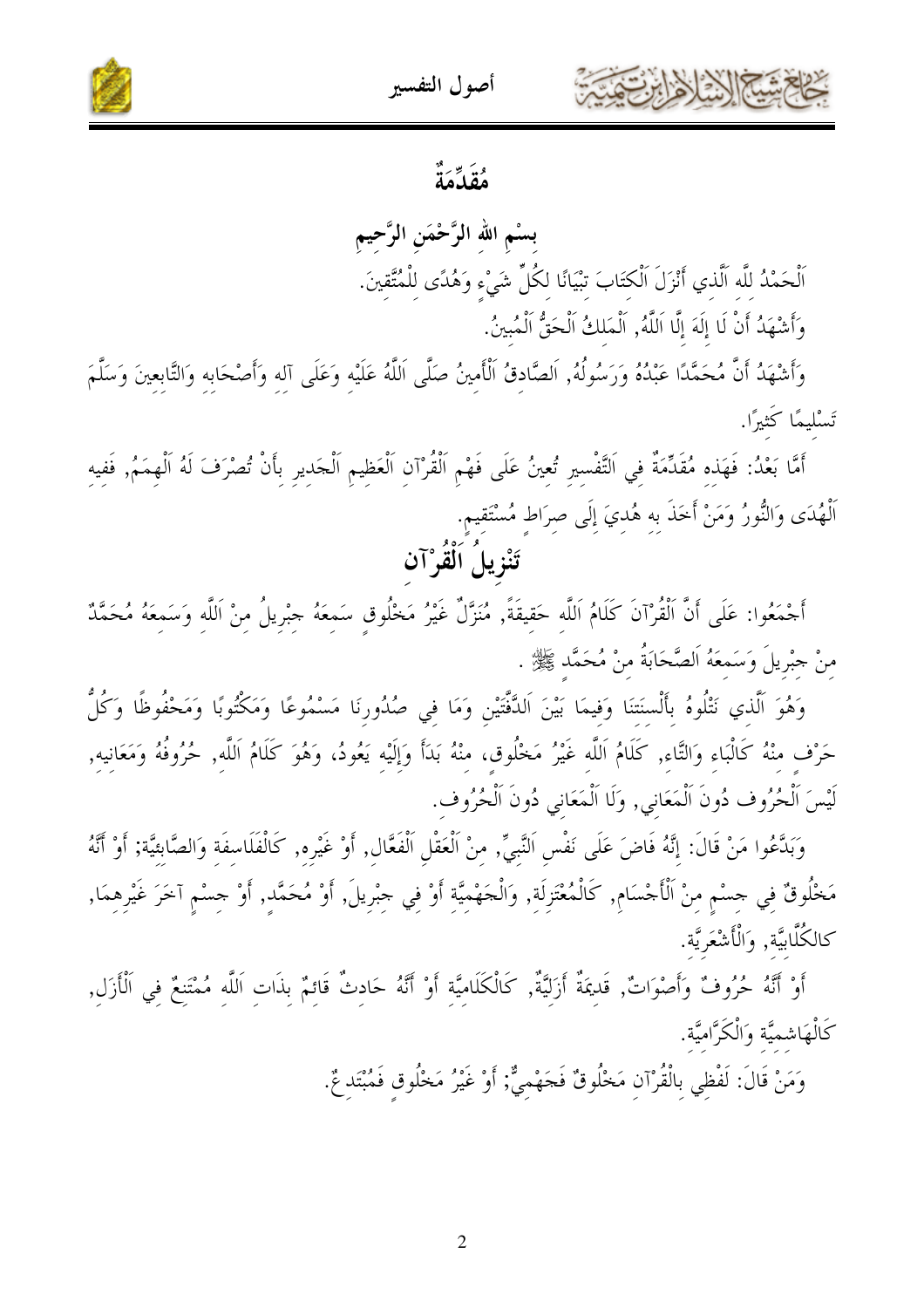





مَوَاضِعُ نُزُولُه

أَجْمَعُوا عَلَى أَنَّ اَلْقُرْآنَ مائَةٌ وَأَرْبَعَ عَشْرَةَ سُورَةً. وَالْمَشْهُورُ: سَبْعٌ وَعِشْرُونَ مَدَنيٌّ, وَبَاقيه مَكِّيٌّ, وَاسْتُثْنيَ آيَاتٌ. وَمنْهُ: اَلنَّهَارِيُّ وَاللَّيْلِيُّ, وَالصَّيْفيُّ, وَالشَّتَائيُّ. وَأَوَّلُ مَا أُنْزِلَ: اقْرَأْ, ثُمَّ اَلْمُدَّنِّرُوَآخِرُهُ: اَلْمَائِدَةُ, وَبَرَاءَةٌ, وَالْفَتْحُ, وَآيَةُ الْكَلَالَة وَالرِّبَا, وَالدَّيْن. إِنْزَالُ اَلْقُوْ آن

أُنْزِلَ اَلْقُرْآنُ جُمْلَةً في لَيْلَة اَلْقَدْرِ إِلَى بَيْت اَلْعِزَّة, في اَلسَّمَاءِ اَلدُّنْيَا, وَأُنْزِلَ مُنَجَّمًا, بِحَسَبِ اَلْوَقَائِعِ, يُلْقِيهِ جِبْرِيلُ إِلَى اَلنَّبِيِّ ﷺ فِي مِثْلِ صَلْصَلَةِ اَلْجَرَسِ, وَهُوَ أَشَدُّهُ عَلَيْهِ; وَيَأْتيه فِي مِثْلِ صُورَةِ اَلرَّجُلِ, يُكَلِّمُهُ. وَتَبَتَ: أَنَّهُ أُنْزِلَ عَلَى سَبْعَةِ أَحْرُفٍ, وَقِيلَ: اَلْمَعَانِي, اَلْمُتَّفقَةُ بأَلْفَاظ مُخْتَلفَة, كَهَلُمَّ وَأَقْبِلْ; وَكُتبَ فِي اَلرِّقَاعِ وَغَيْرِهَا, فِي عَهْدِ اَلنُّبُوَّةِ, ثُمَّ فِي اَلصُّحُفِ, فِي عَهْدِ أَبِي بَكْرِ, ثُمَّ حَمَعَ عُثْمَانُ اَلنَّاسَ عَلَى مُصْحَف وَاحد.

> وَالْجُمْهُورُ: أَنَّهُ مُشْتَملٌ عَلَى مَا يَحْتَملُهُ رَسْمُهَا وَمُتَضَمِّنَتُهَا الْعَرْضَةَ اَلْأخيرَةَ. وَتَرْتيبُ اَلْآيَات بالنَّصِّ وَالسُّوَر باللجْتهَاد. أَسْبَابُ نُزُوله

مَعْرِفَةُ: سَبَب نُزُول اَلْقُرْآن يُعينُ عَلَى فَهْم اَلْآيَة, فَقَدْ يَكُونُ اَللَّفْظُ عَامًّا, وَالسَّبَبُ خَاصًّا, وَمنْهُ: ﴿ إِن ٱرْتَبْتُمْ ﴾ <sup>(١)</sup> ﴿ فَأَيْنَمَا تُوَلُّواْ فَثَمَّ وَجْهُ ٱللَّهِ ﴾ <sup>(٢)</sup>.

- ١ سورة المائدة آية : ١٠٦.
- ٢ سورة البقرة آية : ١١٥.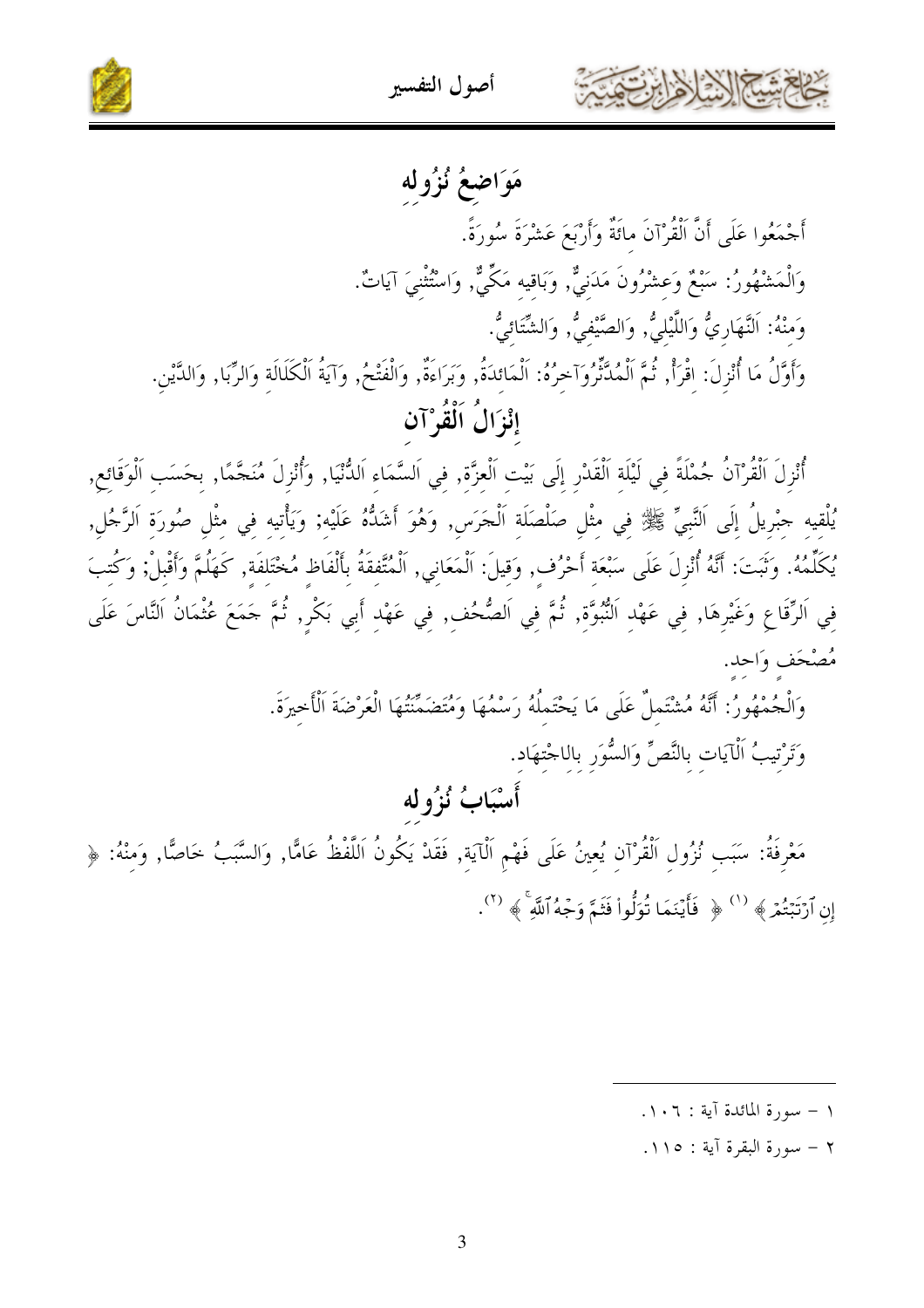



### عَامُّهُ وَخَاصُّهُ

اَلْعَامٌ: أَقْسَامٌ ; مِنْهُ: اَلْبَاقِي عَلَى عُمُومِهِ, ك ﴿ حُرِّمَتْ عَلَيْكُمْ أُمَّهَنتُكُمْ ﴾ ('' وَالْعَامُّ اَلْمُرَادُ بِهِ اَلْخُصُوصُ, كَ ﴿ ٱلَّذِينَ قَالَ لَهُمُ ٱلنَّاسُ ﴾ ( ``).

وَالثَّالِثُ: اَلْعَامُ اَلْمَخْصُوصُ وَهُوَ كَثِيرٌ, إِذْ مَا مِنْ عَامٍّ إِلَّا وَقَدْ خُصَّ; وَالْمُخَصِّصُ إِمَّا مُتَّصلٌ, وَهُوَ خَمْسَةٌ, أَحَدُهَا اَلِاسْتِثْنَاءُ; وَالْمُنْفَصِلُ: كَآيَةِ أُخْرَى, أَوْ حَدِيثٍ, أَوْ إِحْمَاعِ; وَمِنْ خَاصِّ الْقُرْآنِ: مَا كَانَ مُخَصِّصًا لعُمُوم اَلسُّنَّةِ ك ﴿ حَتَّىٰ يُعْطُواْ ٱلْجِزْيَةَ﴾ <sup>(٣)</sup> خَصَّ: ﴿ أُمِرْتُ أَنْ أُقَاتِلَ اَلنَّاسَ, حَتَّى يَقُولُوا لَا إِلَهَ  $\, \, . \, \,^{(2)}$  إِلَّا اَللَّهُ ﴾  $\,$ 

# اَلنَّاسخُ وَالْمَنْسُوخُ

يَرِدُ اَلنَّسْخُ بِمَعْنَى اَلْإِزَالَةِ وَمِنْهُ: ﴿ فَيَنسَخُ ٱللَّهُ مَا يُلْقِى ٱلشَّيْطَيْنُ ﴾ (°) وَبِمَعْنَى: اَلتَّبْدِيلِ, ﴿ وَإِذَا بَدَّلْنَآ ءَايَةً مَّكَانَ ءَايَةٍ ۚ ﴾ <sup>(٦)</sup> وَهُوَ ثَلَاثَةٌ: مَا نُسِخَ تِلَاوَتُهُ وَحُكْمُهُ, كَعَشْرِ رَضَعَاتِ, أَوْ تِلَاوَتُهُ دُونَ حُكْمِهِ, كَآيَةِ اَلرَّحْمِ, أَوْ حُكْمُهُ دُونَ تِلَاوَتِهِ, وَصُنِّفَتْ فِيهِ اَلْكُتُبُ, وَهُوَ قَليلٌ, وَلَا يَقَعُ إلَّا في اَلْأَمْرِ وَالنَّهْي, وَلَوْ بِلَفْظِ اَلْخَبَرِ.

- $\cdot$  ( سورة النساء آية : ٢٣.
- ٢ سورة آل عمران آية : ١٧٣.
	- ٣ سورة التوبة آية : ٢٩.
- ٤ البخاري : الصلاة ( ٣٩٣) , والترمذي : الإيمان ( ٢٦٠٨) , والنسائي : تحريم الدم ( ٣٩٦٧) , وأبو داود : الجهاد ( ۲۱٤۱) , وأحمد ( ۱۹۹/۳).
	- ٥ سورة الحج آية : ٥٢.
	- ٦ سورة النحل آية : ١٠١.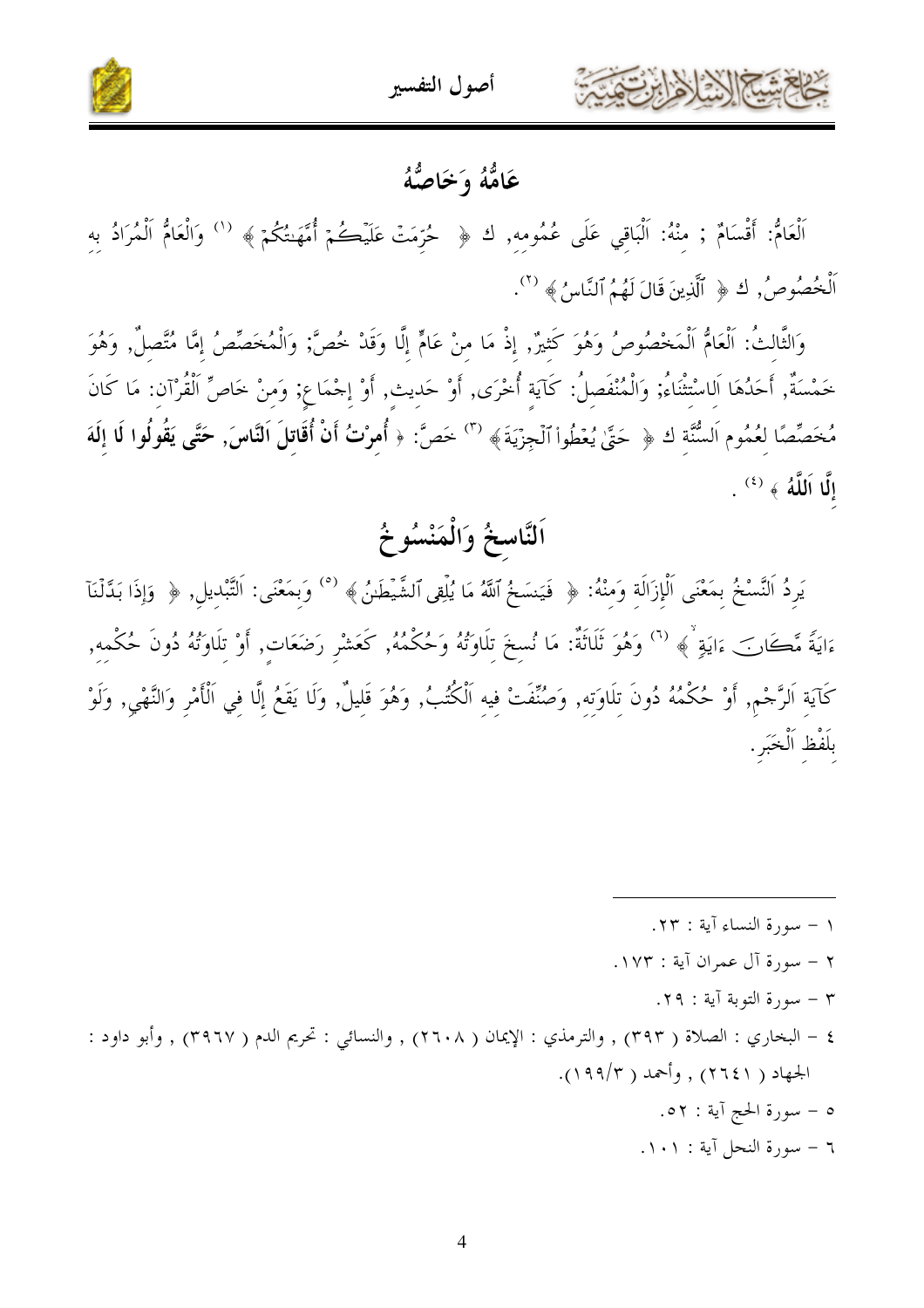



### اَلْمُحْكَمُ وَالْمُتَشَابِهُ

ٱلْمُحْكَمُ: يُمَيِّرُ ٱلْحَقيقَةَ ٱلْمَقْصُودَةَ; وَالْمُتَشَابِهُ: يُشْبِهُ هَذَا, وَيُشْبِهُ هَذَا, وَٱلَّذِينَ فِي قُلُوبِهِمْ زَيْغٌ يَتَّبِعُونَ مَا تَشَابَهَ مِنْهُ ﴿ ٱبۡتِغَآءَ ٱلۡفِتۡنَةِ ﴾  $^{(1)}$  لِيَفْتِنُوا بِهِ اَلنَّاسَ, إِذَا وَضَعُوهُ عَلَى غَيْرِ مَوَاضِعِهِ, ﴿ وَٱبۡتِغَآءَ تَأْوِيلِهِۦ ۗ﴾ (`') وَهُوَ: اَلْحَقِيقَةُ اَلَّتِي أَخْبَرَ عَنْهَا, كَالْقِيَامَةِ, وَأَشْرَاطِهَا, ﴿ وَمَا يَعْلَمُ تَأْوِيلَهُۥٓ ﴾ (") وَقْتُهُ, وَصِفَتَهُ ﴿ إِلَّا ٱللَّهُ ۚ وَٱلرَّاسِخُونَ فِى ٱلۡعِلۡمِ يَقُولُونَ ءَامَنَّا بِهِۦ ﴾ (<sup>٤)</sup> وَلَمْ يَنْف عَنْهُمْ عِلْمَ مَعْنَاهُ, بَلْ قَالَ: ﴿ لِّيَدَّبَّرُوٓاْ ءَايَنتِهِۦ ﴾ (°) .

قَالَ شَيْخُ ٱلْإِسْلَامِ: وَثَبَتَ أَنَّ اتِّبَاعَ ٱلْمُتَشَابِهِ, لَيْسَ فِي خُصُوصِ اَلصِّفَات, وَلَا أَعْلَمُ أَنَّ أَحَدًا منْ اَلسَّلَف , حَعَلَهَا مِنْ اَلْمُتَشَابِهِ اَلدَّاخِلِ, فِي هَذِهِ اَلْآيَةِ وَعِنْدَهُمْ, قراءَتُهَا: تَفْسيرُهَا, وَتَمُرُّ كَمَا حَاءَتْ دَالَّةٌ عَلَى مَا فِيهَا مِنْ اَلْمَعَانِي, لَا تُحَرَّفُ, وَلَا يُلْحَدُ فِيهَا; وَكُلُّ ظَاهِرٍ: تُرِكَ ظَاهِرُهُ لِمُعَارِضٍ رَاجِحٍ, كَتَخْصِيص الْعَامِّ, وَتَقْيِيدِ اَلْمُطْلَقِ; فَإِنَّهُ مُتَشَابِهٌ, لِاحْتِمَالِهِ مَعْنَيَيْنِ; وَكَذَا اَلْمُجْمَلُ, وَإِحْكَامُهُ: رَفْعُ مَا يُتَوَهَّمُ فِيهِ مِنْ اَلْمَعْنَى اَلَّذِي لَيْسَ بِمُرَادٍ.

# ٱلتَّأْوِيلُ

اَلتَّأْوِيلُ في اَلْقُرْآن نَفْسُ وُقُوعِ اَلْمُخْبَر به, وَعنْدَ اَلسَّلَف: تَفْسيرُ اَلْكَلَام, وَبَيَانُ مَعْنَاهُ. وَعِنْدَ اَلْمُتَأَخِّرِينَ مِنْ اَلْمُتَكَلِّمَةٍ, وَالْمُتَفَقِّهَةٍ, وَنَحْوِهِمْ, هُوَ: صَرْفُ اَللَّفْظِ عَنْ اَلْمَعْنَى اَلرَّاجِحِ إِلَى ٱلْمَعْنَى ٱلْمَرْجُوحِ, لِلْإِلِيلِ يَقْتَرِنُ بِهِ; أَوْ حَمْلُ ظَاهِرِ عَلَى مُحْتَمَلٍ مَرْجُوحٍ.

> ١ – سورة آل عمران آية : ٧. ٢ - سورة آل عمران آية : ٧. ٣ - سورة آل عمران آية : ٧. ٤ – سورة آل عمران آية : ٧. ٥ - سورة ص آية : ٢٩.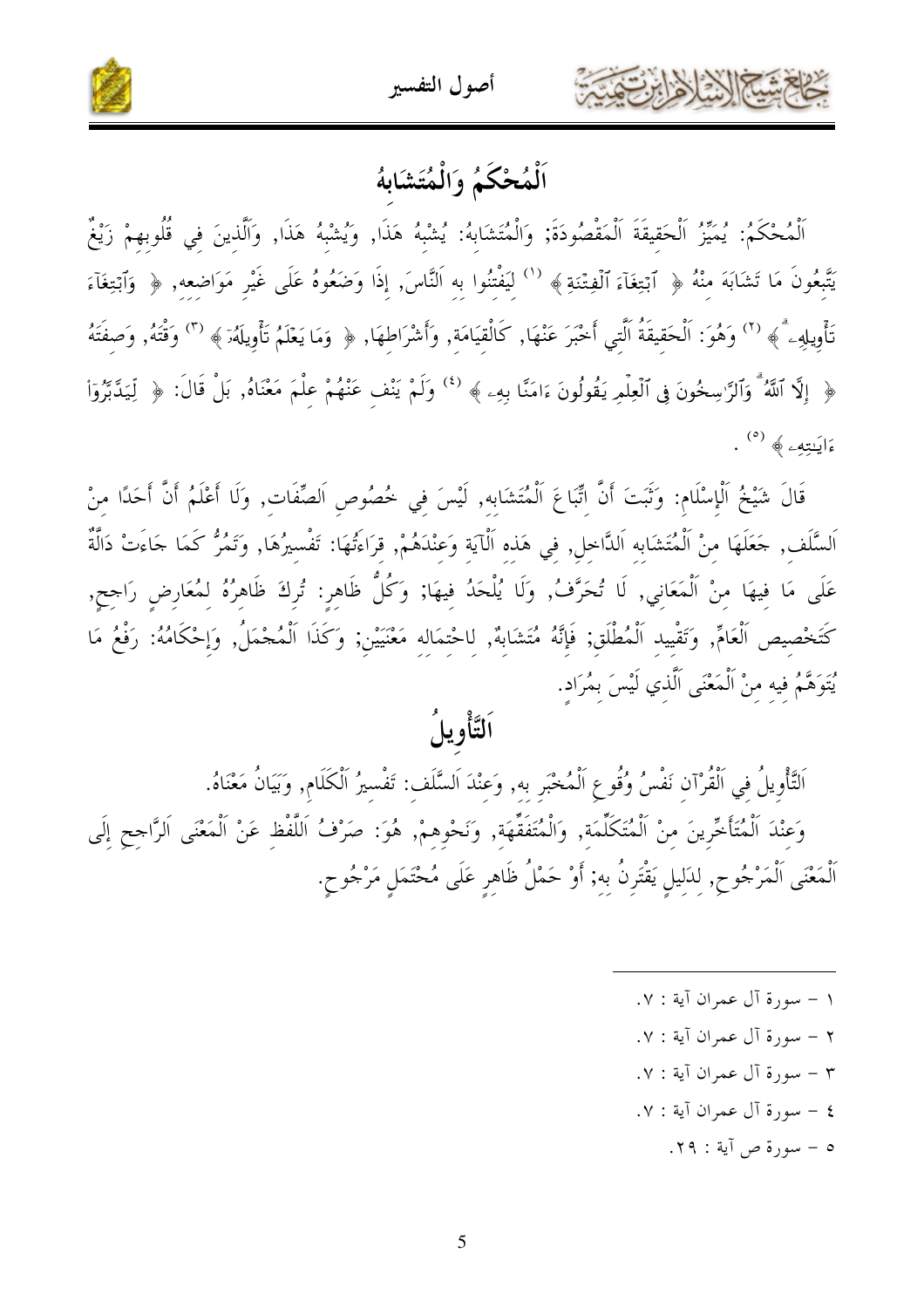

وَمَا تَأَوَّلَهُ اَلْقَرَامِطَةُ, وَالْبَاطِنِيَّةُ لِلْأَخْبَارِ, وَالْأَوَامِرِ, وَالْفَلَاسِفَةُ لِلْإِخْبَارِ عَنْ اَللَّهِ, وَالْيَوْمِ اَلْآخِرِ; وَالْجَهْمِيَّةُ وَالْمُعْتَزِلَةُ, وَغَيْرُهُمْ فِي بَعْضِ مَا جَاءَ فِي اَلْيَوْمِ اَلْآخِرِ; وَفِي آيَاتِ اَلْقَدَرِ, وَآيَاتِ اَلصِّفَاتِ, هُوَ مِنْ تَحْرِيف اَلْكَلم عَنْ مَوَاضعه.

قَالَ اَلشَّيْخُ: وَطَوَائِفُ مِنْ اَلسَّلَف ۚ أَحْطَئُوا فِي مَعْنَى اَلتَّأْوِيلِ اَلْمَنْفِيِّ ۚ وَفِي اَلْذي أَنْبتُوهُ.

كالحشيم الشاهايرتعت

وَالتَّأْوِيلُ اَلْمَرْدُودُ, هُوَ: صَرْفُ اَلْكَلِم عَنْ ظَاهِرِه, إِلَى مَا يُخَالِفُ ظَاهِرَهُ, قَالَ: وَلَمْ يَقُلْ أَحَدٌ مِنْ اَلسَّلَف, ظَاهرُ هَذَا غَيْرُ مُرَاد, وَلَا قَالَ: هَذه اَلْآيَةُ, أَوْ هَذَا اَلْحَديتُ, مَصْرُوفٌ عَنْ ظَاهره, مَعَ أَنَّهُمْ قَدْ قَالُوا مِثْلَ ذَلِكَ, فِي آيَاتِ اَلْأَحْكَام, اَلْمَصْرُوفَةِ عَنْ عُمُومِهَا, وَظَوَاهِرِهَا; وَتَكَلَّمُوا فِيمَا يُسْتَشْكَلُ, مِمَّا قَدْ يْتَوَهَّمُ أَنَّهُ مُتَنَاقضٌ.

## نَفْيُ اَلْمَجَاز

صَرَّحَ بنَفْيه اَلْمُحَقَّقُونَ, وَلَمْ يُحْفَظْ عَنْ أَحَد منْ اَلْأَئِمَّة اَلْقَوْلُ به, وَإِنَّمَا حَدَثَ تَقْسِيمُ اَلْكَلَام, إِلَى حَقيقَة وَمَحَازِ بَعْدَ اَلْقُرُونِ اَلْمُفَضَّلَة, فَتَذَرَّعَ بِهِ اَلْمُعْتَزِلَةُ, وَالْحَهْمِيَّةُ, إِلَى اَلْإِلْحَادِ فِي اَلصِّفَاتٍ; قَالَ اَلشَّيْخُ: وَلَمْ يَتَكَلَّمْ اَلرَّبُّ به, وَلَا رَسُولُهُ, وَلَا أَصْحَابُهُ, وَلَا اَلتَّابِعُونَ لَهُمْ بإحْسَان; وَمَنْ تَكَلَّمَ به منْ أَهْل اَللَّغَةِ, يَقُولُ فِي بَعْضِ اَلْآيَات: هَذَا مِنْ مَجَازِ اَللَّغَة: وَمُرَادُهُ: أَنَّ هَذَا ممَّا يَجُوزُ في اَللَّغَة; لَمْ يُردْ هَذَا اَلتَّقْسِيمَ اَلْحَادِثَ, لَا سِيَّمَا وَقَدْ قَالُوا: إِنَّ اَلْمَجَازَ يَصِحُّ نَفْيُهُ فَكَيْفَ يَصِحُّ حَمْلُ اَلْآيَاتِ اَلْقُرْآنِيَّةِ عَلَى مِثْلِ ذَلِكَ; وَلَا يَهُولَنَّك إِطْبَاقُ اَلْمُتَأَخِّرِينَ عَلَيْهِ, فَإِنَّهُمْ قَدْ أَطْبَقُوا عَلَى مَا هُوَ شَرٌّ منْهُ.

وَذَكَرَ ابْنُ اَلْقَيِّم خَمْسِينَ وَجْهًا فِي بُطْلَانِ اَلْقَوْلِ بِالْمَجَازِ; وَكَلَامُ اَللَّهِ, وَكَلَامُ رَسُولِهِ مُنَزَّةٌ عَنْ ذَلِكَ. ٱلْإِعْجَازُ

اَلْمُعْجزَةُ: أَمْرٌ خَارِقٌ للْعَادَة, مَقْرُونٌ بالتَّحَدِّي, سَالمٌ عَنْ اَلْمُعَارَضَة, وَالْقُرْآنُ مُعْجزٌ أَبدًا. أَعْجَزَ اَلْفُصَحَاءَ, مَعَ حِرْصِهِمْ عَلَى مُعَارَضَتِهِ, وَقَدْ تَحَدَّاهُمْ تَعَالَى, عَلَى أَنْ يَأْتُوا بحَديث مثْله أَوْ عَشْرِ سُوَر, أَوْ سُورَة.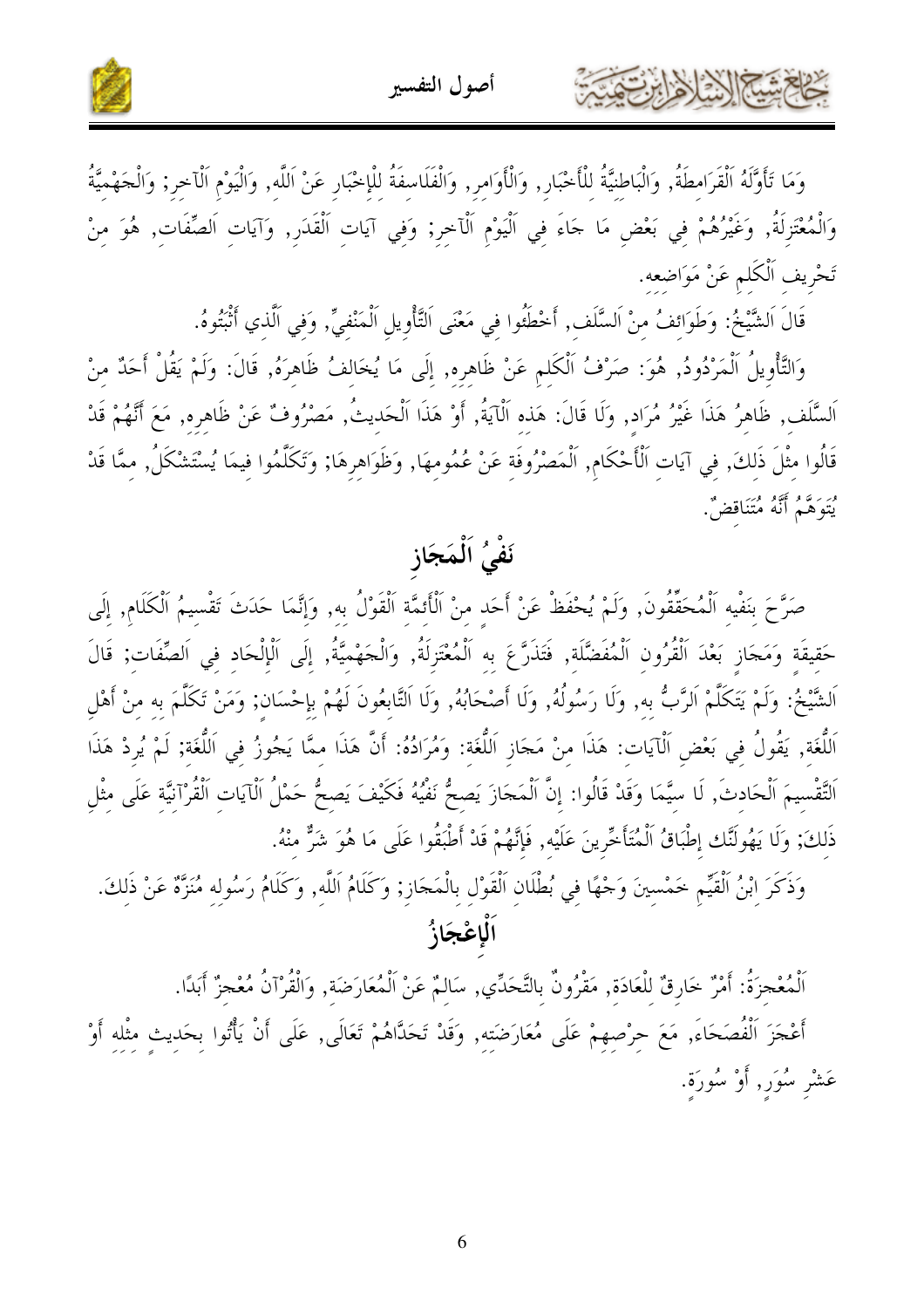



وَذَكَرَ ٱلْعُلَمَاءُ وُجُوهًا مِنْ إعْجَازِه; مِنْهَا: أُسْلُوبُهُ, وَبَلَاغَتُهُ, وَبَيَانُهُ, وَفَصَاحَتُهُ, وَحُسْنُ تَأْليفه, وَإِخْبَارُهُ عَنْ اَلْمُغَيِّبَات, وَالرَّوْعَةُ في قُلُوب اَلسَّامعينَ, وَغَيْرُ ذَلكَ.

حَتَّى قَالَ اَلْوَليدُ: إنَّ لقَوْله لَحَلَاوَةً, وَإِنَّ عَلَيْه لَطَلَاوَةً; وَمَنْ تَأَمَّلَ حُسْنَهُ, وَبَديعَهُ, وَبَيَانَهُ, وَوُجُوهَ مُخَاطَبَاتِهِ: عَلِمَ أَنَّهُ مُعْجزٌ مِنْ وُجُوهِ كَثِيرَةٍ.

ٱلْأَمْثَالُ

أَمْثَالُ اَلْقُرْآنِ مِنْ أَعْظَمِ عِلْمِهِ; وَعَدَّهُ اَلشَّافعيُّ ممَّا يَجبُ عَلَى اَلْمُجْتَهِد مَعْرفَتُهُ, ضَرَبَهَا اَللَّهُ تَذْكيرًا, وَوَعْظًا, وَهِيَ: تُصَوِّرُ الْمَعَانِيَ بِصُورَةِ الْأَشْخَاصِ.

اَلْقَسَمُ: تَحْقيقٌ للْخَبَرِ وَتَوْكيدٌ لَهُ, وَلَا يَكُونَ إِلَّا بِمُعَظَّمٍ وَهُوَ تَعَالَى يُقْسمُ بنَفْسه اَلْمُقَدَّسَة, اَلْمَوْصُوفَة بصفَاته, وَبآيَاته اَلْمُسْتَلْزِمَة لذَاته وَصفَاته, تَارَةً عَلَى اَلتَّوْحيد, وَتَارَةً عَلَى أَنَّ اَلْقُرْآنَ حَقٌّ, وَتَارَةً عَلَى أَنَّ اَلرَّسُولَ حَقٌّ, وَتَارَةً عَلَى اَلْجَزَاء, وَالْوَعْد, وَالْوَعيد; وَتَارَةً عَلَى حَال اَلْإِنْسَان.

وَالْقَسَمُ: إِمَّا ظَاهِرٌ, وَإِمَّا مُضْمَرٌ; وَهُوَ قِسْمَانٍ: قِسْمٌ دَلَّتْ عَلَيْهِ اَللَّامُ, نَحْوَ: ﴿ ﴿ لَتُبَلَّوُنَّ ﴾ وَقَسْمٌ دَلَّ عَلَيْه اَلْمَعْنَى, نَحْوَ: ﴿ وَإِن مِّنكُمْ إِلَّا وَارِدُهَا ۚ ﴾ (`` .

### اَلْخَبَرُ ۚ وَالْإِنْشَاءُ

ٱلْكَلَامُ نَوْعَانٍ: حَبَرٌ, وَإِنْشَاءٌ ; وَالْحَبَرُ: دَائِرٌ بَيْنَ اَلنَّفْيٍ, وَالْإِثْبَاتِ.

وَالْإِنْشَاءُ: أَمْرٌ, أَوْ نَهْيٌ, أَوْ إبَاحَةٌ. وَالْخَبَرُ: يَدْخُلُهُ اَلتَّصْديقُ, وَالتَّكْذيبُ; وَالْإخْبَارُ: إمَّا إخْبَارٌ عَنْ اَلْخَالِقِ, وَإِمَّا إِحْبَارٌ عَنْ اَلْمَخْلُوقِ, فَالْإِحْبَارُ عَنْ اَلْخَالِقِ: هُوَ اَلتَّوْحِيدُ, وَمَا يَتَضَمَّنُهُ مِنْ أَسْمَاءِ اَللَّهِ

١ – سورة آل عمران آية : ١٨٦.

شكالا الألفارت

٢ – سورة مريم آية : ٧١.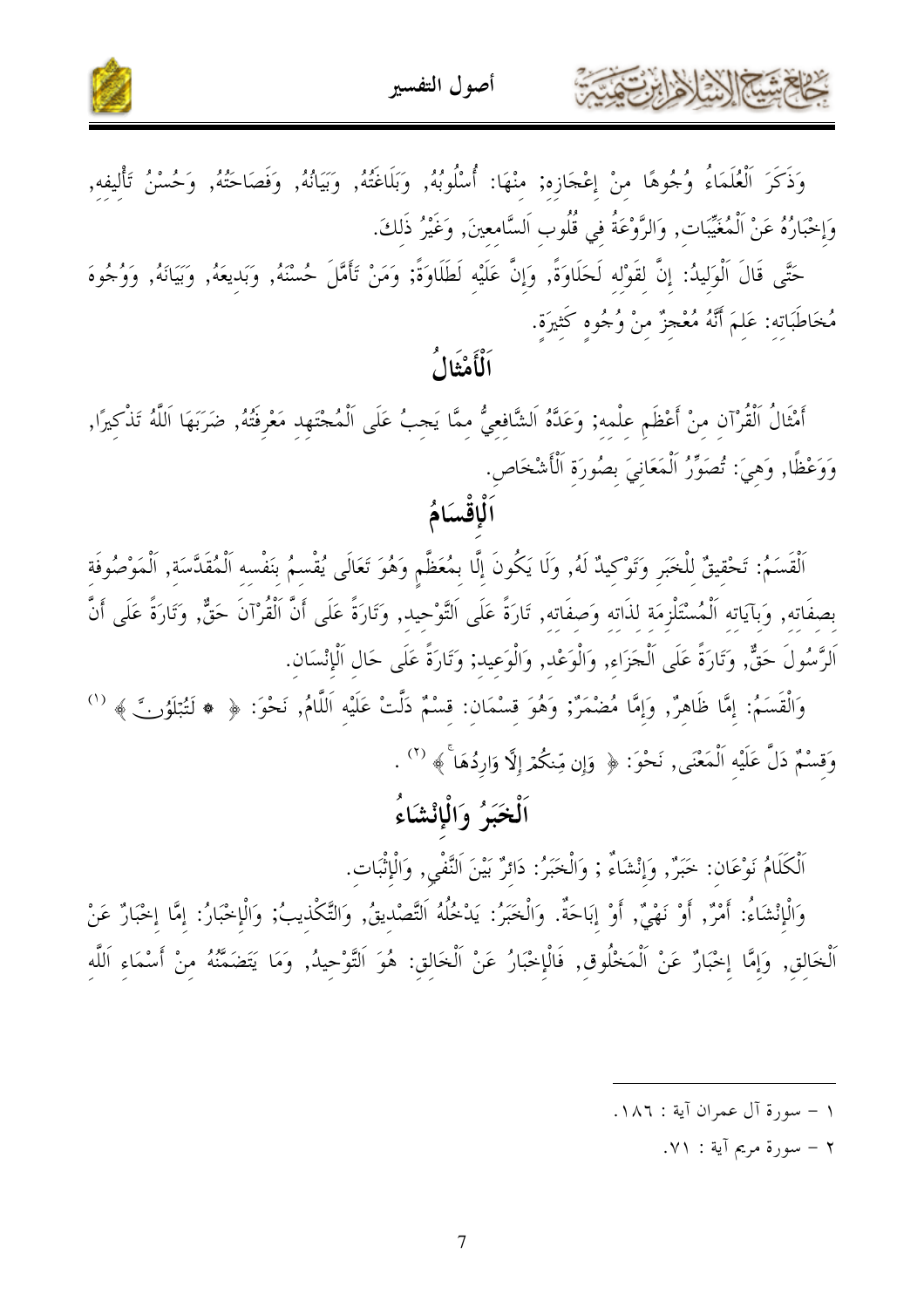كالعمشة الأخلاء بتمة



وَصفَاته; وَالْإِخْبَارُ عَنْ اَلْمَخْلُوق: هُوَ اَلْقَصَصُ, وَهُوَ: اَلْخَبَرُ عَمَّا كَانَ, وَمَا يَكُونُ; وَيَدْخُلُ فيه: اَلْخَبَرُ عَنْ اَلرُّسُلٍ, وَأُمَمِهِمْ, وَمَنْ كَذَّبَهُمْ, وَالْإِخْبَارُ عَنْ اَلْجَنَّةِ, وَالنَّارِ, وَالثَّوَابِ, وَالْعقَابِ. طُرُقُ اَلتَّفْسيرِ

أَصَحُّ طُرُق اَلتَّفْسيرِ أَنْ يُفَسَّرَ اَلْقُرْآنُ بِالْقُرْآنِ, فَمَا أُجْملَ فِي مَكَانِ, فَإِنَّهُ قَدْ فُسِّرَ فِي مَوْضِعِ آخَرَ; وَمَا ٱحْتُصِرَ فِي مَكَانٍ, فَقَدْ بُسِطَ فِي مَوْضِعِ آخَرَ, فَإِنْ لَمْ تَجِدْهُ فَبِالسُّنَّةِ, فَإِنَّهَا شَارِحَةٌ لِلْقُرْآنِ, وَمُوَضِّحَةٌ لَهُ, فَإِنْ لَمْ تَجِدْهُ فَارْجِعْ إِلَى أَقْوَالِ اَلصَّحَابَةِ فَإِنَّهُمْ أَدْرَى بذَلكَ لمَا شَاهَدُوهُ, وَلمَا لَهُمْ مِنْ اَلْفَهْمِ اَلتَّامِّ, وَالْعلْمِ اَلصَّحيح, لَا سيِّما كُبَرَاؤُهُمْ كَالْخُلَفَاء اَلرَّاشدينَ, وَالْأئمَّة اَلْمَهْديّينَ, كَابْن مَسْعُود, وَابْنِ عَبَّاسٍ, وَإِذَا لَمْ تَجِدْهُ فَقَدْ رَجَعَ كَثِيرٌ مِنْ اَلْأَثِمَّة في ذَلكَ إِلَى أَقْوَال اَلتَّابعينَ, كَمُحَاهد, وَسَعيد بْن جُبَيْرِ, وَعِكْرِمَةَ, وَعَطَاءِ, وَالْحَسَنِ وَمَسْرُوقٍ, وَسَعِيد بْنِ اَلْمُسَيِّب, وَكَمَالِك, وَالثَّوْرِيِّ, وَالْأَوْزَاعِيِّ, وَالْحَمَّادَيْنِ, وَأَبِي حَنِيفَةَ, وَغَيْرِهِمْ مِنْ تَابِعِي اَلتَّابِعِينَ, وَكَالشَّافِعِيِّ, وَأَحْمَدَ, وَإِسْحَاقَ, وَأَبِي عُبَيْدِ, وَأَمْثَالهمْ منْ أَتْبَاعِ تَابعي اَلتَّابعينَ.

قَالَ اَلشَّيْخُ: وَقَدْ يَقَعُ فِي عِبَارَاتِهِمْ تَبَايُنٌ فِي اَلْأَلْفَاظِ, يَحْسَبُهَا مَنْ لَا علْمَ عنْدَهُ اخْتلَافًا, وَلَيْسَ كَذَلكَ, فَإِنَّ منْهُمْ: مَنْ يُعَبِّرُ عَنْ اَلشَّيْء بلاَزِمه, أَوْ نَظيره, وَمنْهُمْ مَنْ يَنُصُّ عَلَى اَلشَّيْء بعَيْنه.

وَيَرْجِعُ إِلَى لُغَةِ اَلْقُرْآنِ, أَوْ اَلسُّنَّة, أَوْ لُغَةِ اَلْعَرَب; وَمَنْ تَكَلَّمَ بِمَا يَعْلَمُ مِنْ ذَلِكَ لُغَةً, وَشَرْعًا: فَلَا حَرَجَ عَلَيْه, وَيَحْرُمُ بِمُجَرَّد اَلرَّأْي.

وَقَالَ ابْنُ عَبَّاسٍ: اَلتَّفْسيرُ عَلَى أَرْبَعَةِ أَوْجُهِ: وَجْهُ تَعْرِفُهُ اَلْعَرَبُ مِنْ كَلَامهَا; وَتَفْسيرٌ: لَا يُعْذَرُ أَحَدٌ بجَهَالَته; وَتَفْسيرُ يَعْلَمُهُ اَلْعُلَمَاءُ; وَتَفْسيرُ: لَا يَعْلَمُهُ إِلَّا اَللَّهُ.

### ألتَّفَاسيرُ

أَحْسَنُ اَلتَّفَاسِيرِ مِثْلُ تَفْسِيرِ عَبْدِ اَلرَّزَّاقِ وَوَكِيعٍ, وَعَبْدِ بْنِ حُمَيْدٍ, ودُحَيْمٍ, وَتَفْسِيرِ أَحْمَدَ, وَإِسْحَاقَ, وَبَقيٌّ بْنِ مَخْلَد, وَابْنِ اَلْمُنْذِر, وَسُفْيَان بْنِ عُيَيْنَةَ, وسُنَيْدِ; وَتَفْسِيرِ ابْنِ جَرِيرِ, وَابْنِ أَبِي حَاتِمٍ, وَأَبِي سَعِيدِ ٱلْأَشَجِّ, وَابْنِ مَاحَهْ, وَابْنِ مَرْدُوَيْهِ, وَالْبَغَوِيِّ, وَابْنِ كَثِيرِ.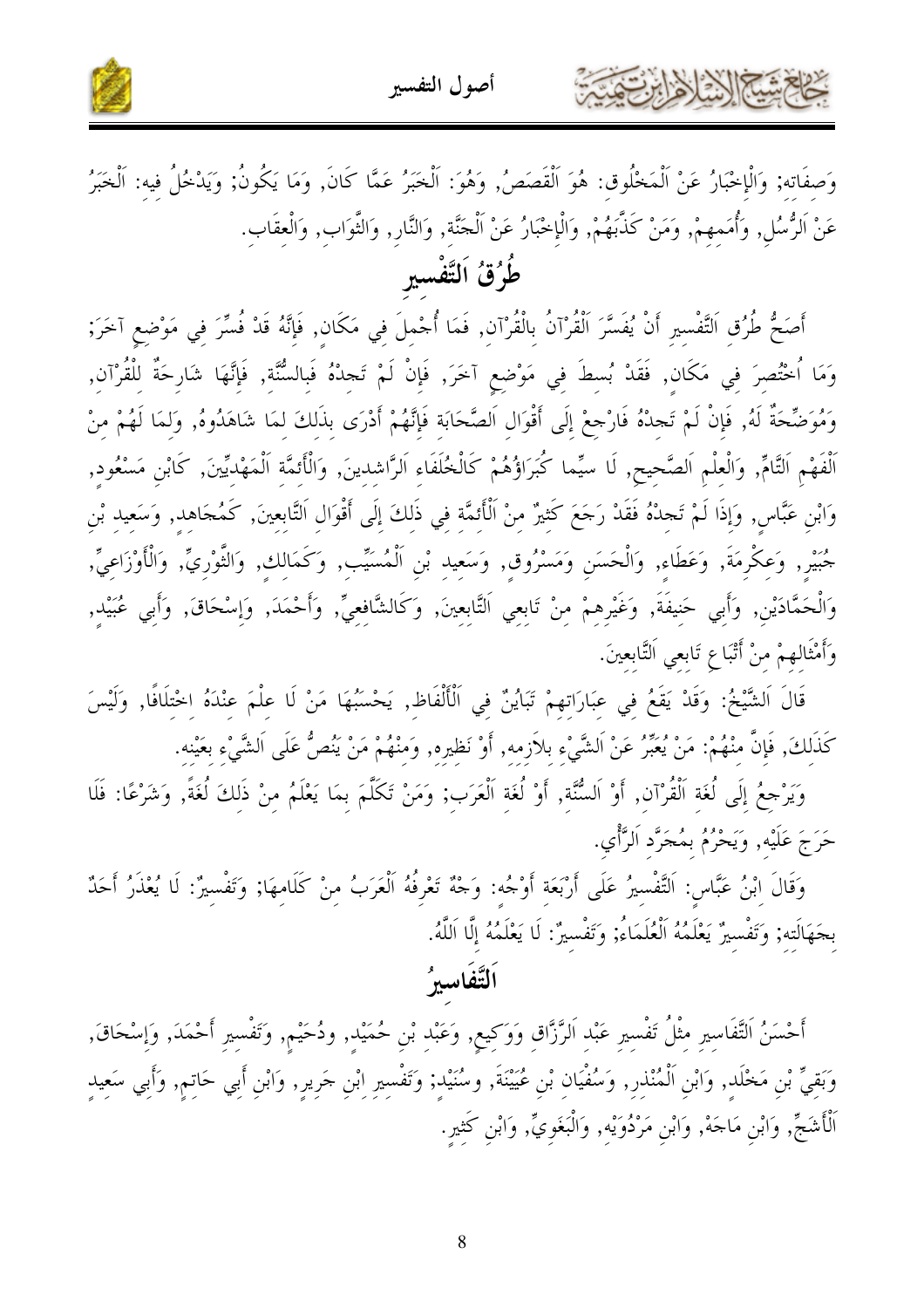٤٤ شيم الذيلا وابرت



وَحَدَّثَ طَوَائِفُ مِنْ أَهْلِ اَلْبِدَعِ, تَأَوَّلُوا كَلَامَ اَللَّهِ عَلَى آرَائِهِمْ, تَارَةً: يَسْتَدلُّونَ بِآيَاتِ اَللَّهِ عَلَى مَذْهَبِهِمْ, وَتَارَةً: يَتَأَوَّلُونَ مَا يُخَالِفُ مَذْهَبَهُمْ, كَالْخَوَارِجِ, وَالرَّافِضَةِ, وَالْخَهْمِيَّةِ, وَالْمُعْتَزِلَةِ, وَالْقَدَرِيَّةِ, وَالْمُرْجَنَة, وَغَيْرِهِمْ.

قَالَ اَلشَّيْخُ: وَأَعْظَمُهُمْ حِدَالًا, اَلْمُعْتَزِلَةُ, وَقَدْ صَنَّفُوا تَفَاسيرَ عَلَى أُصُول مَذْهَبهمْ, مثْلَ تَفْسير ابْن كَيْسَانَ اَلْأَصَمِّ, وَالْجُبَّائِيِّ، وَعَبْدِ اَلْجَبَّارِ اَلْهَمْدَانِيِّ, وَالرُّمَّانِيِّ, وَالْكَشَّافِ, وَوَافَقَهُمْ مُتَأَخَّرُوا اَلشَّيعَة, كَالْمُفيد, وَأَبي حَعْفَر اَلطُّوسيِّ, اعْتَقَدُوا رَأْيًا, ثُمَّ حَمَلُوا أَلْفَاظَ اَلْقُرْآن عَلَيْه, وَمنْهُمْ حَسَنُ اَلْعَبَارَة, يَدُّسُ اَلْبِدَعَ في كَلَامه, كَصَاحب اَلْكَشَّاف, حَتَّى إِنَّهُ يَرُوجُ عَلَى خَلْقٍ كَثيرٍ.

وَذَكَرَ: أَنَّ تَفْسيرَ ابْنِ عَطِيَّةَ, وَأَمْثَالِه, وَإِنْ كَانَ أَسْلَمَ مِنْ تَفْسيرِ اَلزَّمَخْشَرِيٍّ, لَكنَّهُ يَذْكُرُ مَا يَزْعُمُ أَنَّهُ منْ قَوْل اَلْمُحَقِّقينَ, وَإِنَّمَا يَعْني طَائفَةً منْ أَهْل اَلْكَلَام, اَلَّذينَ قَرَّرُوا أُصُولَهُمْ بطُرُق منْ حنْس مَا قَرَّرَتْ به ٱلْمُعْتَزِلَةُ; وَذَكَرَ ٱلَّذِينَ أَحْطَئُوا فِي اَللَّالِيلِ, مثْلَ كَثيرٍ مِنْ اَلصُّوفيَّة, وَالْوُعَّاظِ, وَالْفُقَهَاءِ, وَغَيْرِهِمْ; يُفَسِّرُونَ اَلْقُرْآنَ بِمَعَانِ صَحيحَة, لَكنَّ اَلْقُرْآنَ لَا يَدُلُّ عَلَيْهَا, مثْلَ كَثير ممَّا ذَكَرَهُ أَبُو عَبْد الرَّحْمَنِ السُّلَميُّ في حَقَائق اَلتَّفْسير, وَإِنْ كَانَ فيمَا ذَكَرُوهُ مَا هُوَ مَعَان بَاطلَةٌ, فَإِنَّ ذَلكَ يَدْخُلُ في اَلْخَطَأ في اَلدَّليل, وَالْمَدْلُول حَميعًا, حَيْثُ يَكُونُ اَلْمَعْنَى اَلَّذي قَصَدُوهُ فَاسلًا.

وَبِالْجُمْلَة: مَنْ عَدَلَ عَنْ مَذَاهب اَلصَّحَابَة, وَالتَّابعينَ, وَتَفْسيرهمْ إِلَى مَا يُخَالفُ ذَلكَ,كَانَ مُخْطئًا في ذَلكَ, بَلْ مُبْتَدعًا, وَإِنْ كَانَ مُجْتَهِدًا مَغْفُورًا لَهُ خَطَؤُهُ; فَالْمَقْصُودُ: بَيَانُ طُرُق اَلْعَلَم وَأَدلّته, وَطُرُق اَلصَّوَاب.

### سَبَبُ اَلِمَاخْتِلَاف

منْهُ: مَا مُسْتَنَدُهُ اَلنَّقْلُ, أَوْ اَلِاسْتِدْلَالُ; وَالْمَنْقُولُ: إِمَّا عَنْ اَلْمَعْصُوم, أَوْ لَا.

فَالْمَقْصُودُ: وَإِذَا حَاءَ عَنْهُ مِنْ حِهَتَيْنِ, أَوْ حِهَاتٍ مِنْ غَيْرِ تَوَاطُءِ, فَصَحِيحٌ, وَكَذَا اَلْمَرَاسيلُ, إذَا تَعَلَّدَتْ طُرُقُهَا, وَخَبَرُ اَلْوَاحد, إذَا تَلَقَّتْهُ اَلْأُمَّةُ بِالْقَبُولِ, أَوْجَبَ اَلْعلْمَ.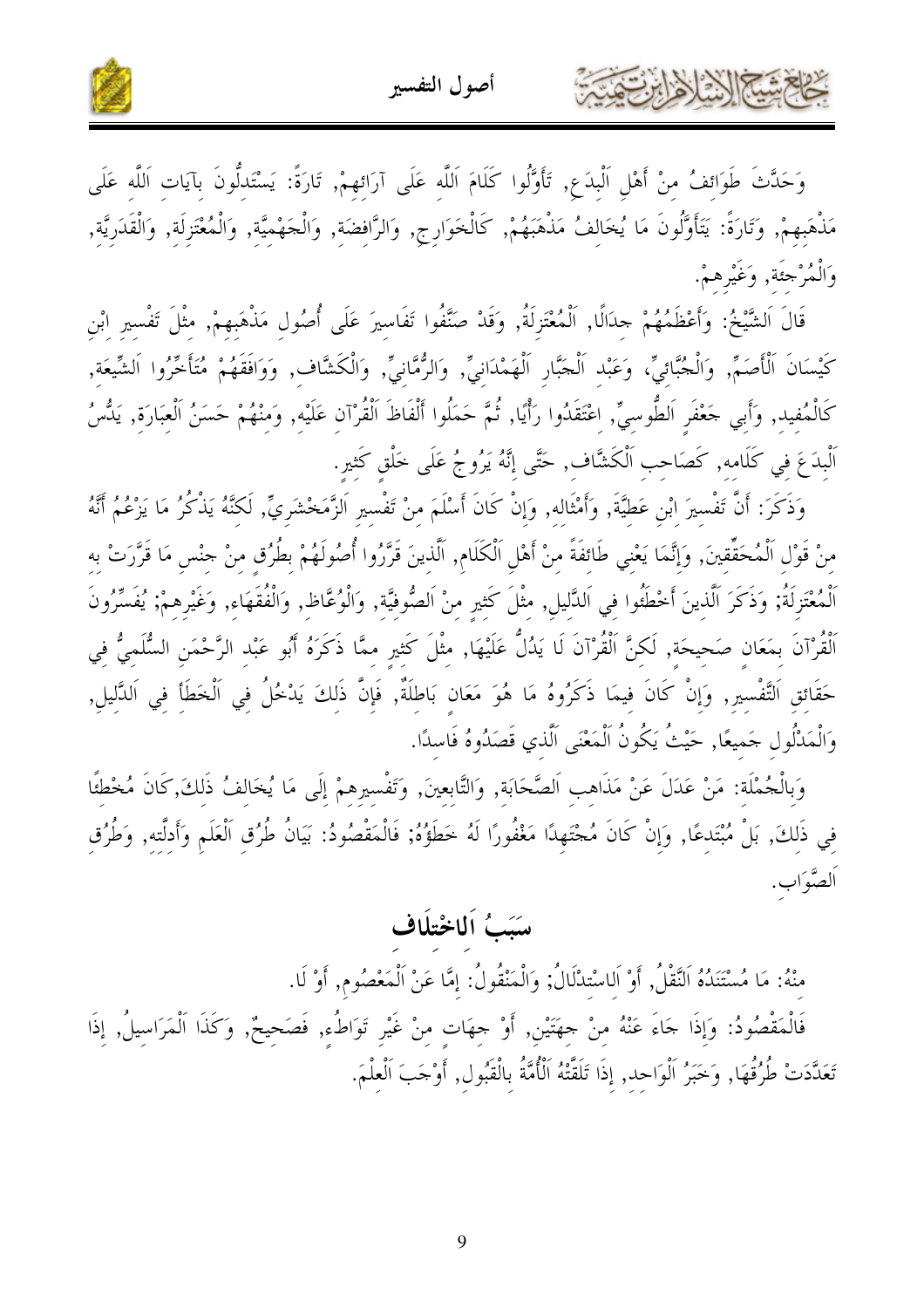يستعلم المحارث



وَالْمُعْتَبَرُ فِي قَبُولِ اَلْخَبَرِ إِحْمَاعُ أَهْلِ اَلْحَدِيثِ, وَلَهُ أَدِلَّةٌ يُعْرَفُ بِهِ أَنَّهُ صِدْقٌ, وَعَلَيْهِ أَدِلَّةٌ يُعْرَفُ بِهَا أَنَّهُ كَذبٌ, كَمَا فِي تَفْسِيرِ اَلتَّعْلَبِيِّ, وَالْوَاحِدِيِّ, وَاَلزَّمَخْشَرِيٍّ, وَأَمْثَالهَا, وَهُوَ قَليلٌ فِي تَفَاسِيرِ اَلسَّلَف; وَمَا نُقلَ عَنْ بَعْضِ اَلصَّحَابَة نَقْلًا صَحيحًا, فَالنَّفْسُ إِلَيْه أَسْكَنُ, ممَّا نُقلَ عَنْ بَعْض اَلتَّابعينَ; وَالْإِسْرَائِيليَّاتُ: تُذْكَرُ للاسْتشْهَاد, لَا للاعْتمَاد; وَمَا عُلمَتْ صحَّتُهُ ممَّا شَهدَ لَهُ اَلشَّرْعُ, فَصَحيحٌ, وَمَا خَالَفَهُ, فَيُعْتَقَدُ كَذَبُهُ; وَمَا لَمْ يُعْلَمْ حُكْمُهُ فِي شَرْعِنَا, لَا يُصَدَّقُ, وَلَا يُكَذَّبُ; وَغَالِبُهُ لَا فَائِدَةَ فيه; وَالْخَطَأُ اَلْوَاقِعُ في اَلاسْتدْلَال: منْ حهَتَيْنِ حَدَّثَنَا عَمَّنْ تَقَدَّمَ ذكْرُهُمْ منْ اَلْمُبْتَدعَة, بَعْدَ تَفْسير اَلصَّحَابَة, وَالتَّابعينَ, وَتَابِعِيهِمْ; اعْتَقَدُوا مَعَانِيَ, حَمَلُوا أَلْفَاظَ اَلْقُرْآن عَلَيْهَا, أَوْ فَسَّرُوهُ بِمُجَرَّد مَا يُسَوِّغُ أَنْ يُرِيدُوهُ, ممَّا لَا يَدُلُّ عَلَى اَلْمَرَادِ مِنْ كَلَامٍ اَللَّهِ بِحَالٍ; وَتَبِعَهُمْ كَثِيرٌ مِنْ اَلْمُتَفَقِّهَةِ, لِضَعْفِ آثَارِ اَلنُّبُوَّةِ, وَالْعَجْزِ, وَالتَّفْرِيط, حَتَّى كَانُوا يَرْوُونَ مَا لَا يَعْلَمُونَ صحَّتَهُ.

وَقَدْ يَكُونُ اَلاخْتلَافُ: لخَفَاء اَلدَّليل, وَالذُّهُول عَنْهُ وَقَدْ يَكُونُ: لِعَدَمِ سَمَاعِهِ, وَقَدْ يَكُونُ لِلْغَلطِ فِي فَهْمِ اَلنَّصِّ, وَقَدْ يَكُونُ لِاعْتِقَادِ مُعَارِضٍ رَاجِحٍ.

# ِ<br>اَلتَّفْسيرُ

اَلتَّفْسِيرُ: كَشْفُ مَعَانِي اَلْقُرْآنِ وَبَيَانُ اَلْمُرَادِ مِنْهُ, قِيلَ بَعْضُهُ يَكُونُ مِنْ قِبَلِ اَلْأَلْفَاظِ اَلْوَجِيزَةِ, وَكَشْفِ مَعَانِيَهَا, وَبَعْضُهُ: مِنْ قِبَلِ تَرْجِيحِ بَعْضِ اَلِاحْتِمَالَاتِ عَلَى بَعْضٍ; وَأَجْمَعُوا عَلَى أَنَّ التَّفْسِيرَ مِنْ فُرُوضِ اَلْكفَايَات.

وَهُوَ: أَجَلُّ اَلْعُلُومِ اَلشَّرْعيَّة, وَأَشْرَفُ صنَاعَة يَتَعَاطَاهَا اَلْإِنْسَانُ; وَالْمُعْتَني بغَريبه, لَا بُدّ لَهُ منْ مَعْرفَة اَلْحُرُوف, وَأَكْثَرُ مَنْ تَكَلَّمَ فيهَا اَلنُّحَاةُ; وَالْأَسْمَاء, وَالْأَفْعَال; وَأَكْثَرُ مَنْ تَكَلَّمَ فيهَا اَللُّغَويُّونَ; وَمنْهُ: مَعْرِفَةُ مَا وُضِعَ لَهُ اَلضَّمِيرُ, وَمَا يَعُودُ عَلَيْهِ; وَالتَّذْكِيرُ, وَالتَّأْنِيتُ, وَالتَّغْرِيفُ, وَالتَّنْكِيرُ, وَالْخِطَابُ بِالِاسْم, وَالْفِعْلِ.

وَأَوْلَى مَا يُرْجِعُ فِي غَرِيبِهِ, إِلَى: تَفْسِيرِ ابْنِ عَبَّاسٍ, وَغَيْرِهِ, وَدَوَاوِينِ اَلْعَرَبِ; وَيُبْحَثُ عَنْ كَوْن اَلْآيَة مُكَمِّلَةً لِمَا قَبْلهَا, أَوْ مُسْتَقلَّةً, وَمَا وَجْهُ مُنَاسَبَتهَا لِمَا قَبْلهَا, وَكَذَا اَلسُّوَرُ.